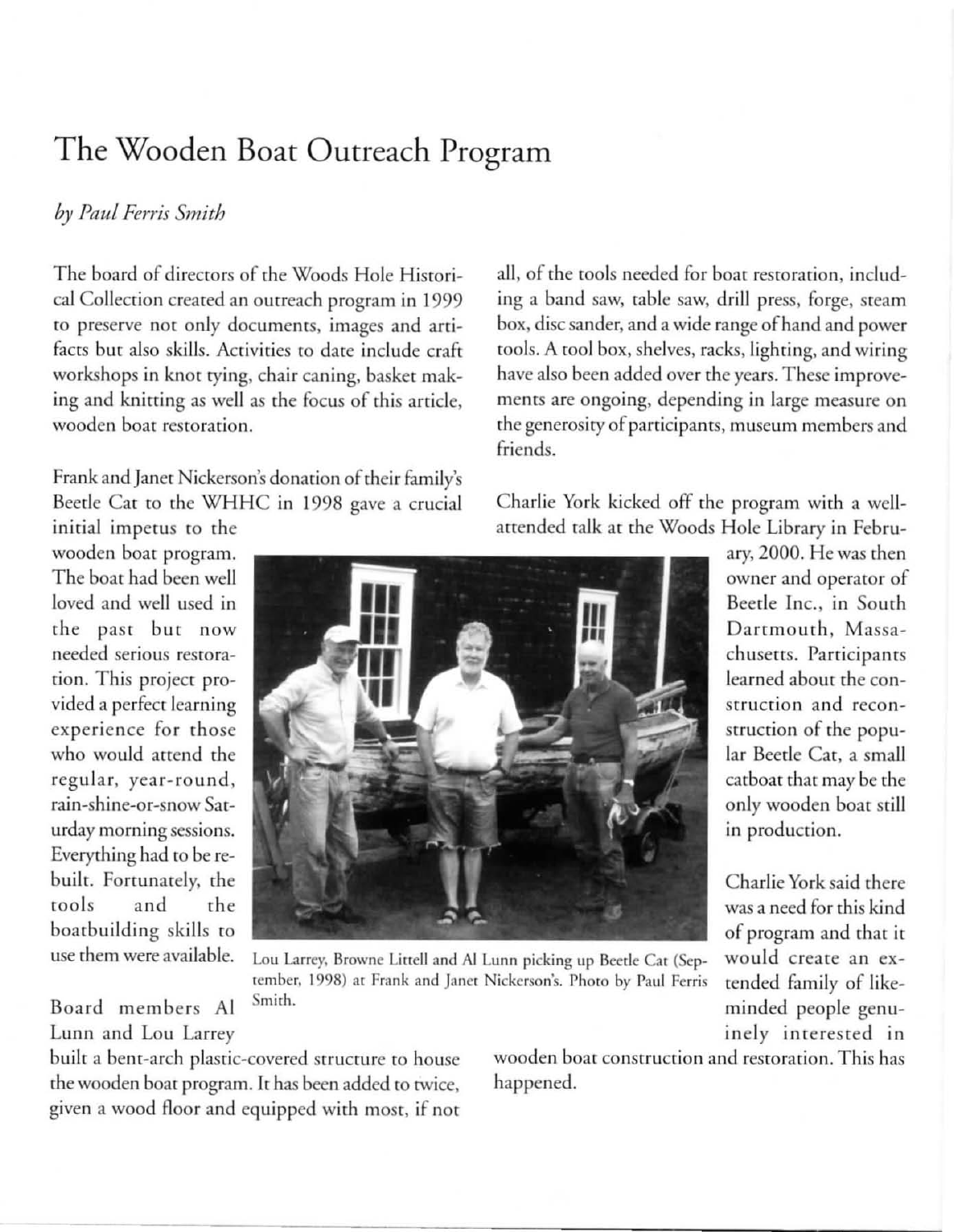The group experienced communal grief when an elder member, Ted Gullicksen, passed away, and heartfelt enthusiasm when the youngest member, Schuyler Hemmindinger, made the varsity sailing team (New England champions) at Tabor Academy. Schuyler's parents even credited skills he acquired in the Outreach Program for his making the varsity as a sopho**more.** 

Taking off from this fine introduction, Bill Cooper and Al Lunn, two museum volunteers with unique backgrounds in wooden boat building, began meeting with whoever showed up. And people did show up. And they were fortunate.

Bill Cooper had worked in Mineford (on Ciry Island, NY), Luders, and Cape Cod yacht yards with men whose experience went back as far as the early 1900s. One man Bill worked with was the last foreman at Nivens yard. Another had worked at the Herreshoff yard in Bristol, RI, from 1925 to 1938. Bill has a great memory and knew enough ro ask the **right questions so he can pass on abundant derails**  of how wooden boars were designed and built. He is writing a book about an imaginary Cape Cod yacht



Lou Larrey works on constructing the first Outreach build**ing. January. 1999. Phoro by Paul Ferris Smith.** 

yard building a schooner yacht for a fictitious Boston Brahmin. Using this narrative device, Bill explains and illustrates all the steps in design and con-

> **sr ru c ri o n. H e sha res**  boatbuilding stories and **technical information every**  Sarurday morning.

> AI Lunn, the orher leader **in the outreach program, is**  a Woods Hole narive who grew up using hand tools to build boats of local **wood, among other things.**  One of these boats is a Chamberlain Dory built of cedar downed by a hurri-



Outreach building interior, January, 2005, showing Dick Legg and Al Lunn at work. Photo by **Pau l Ferris Smirh.** 

29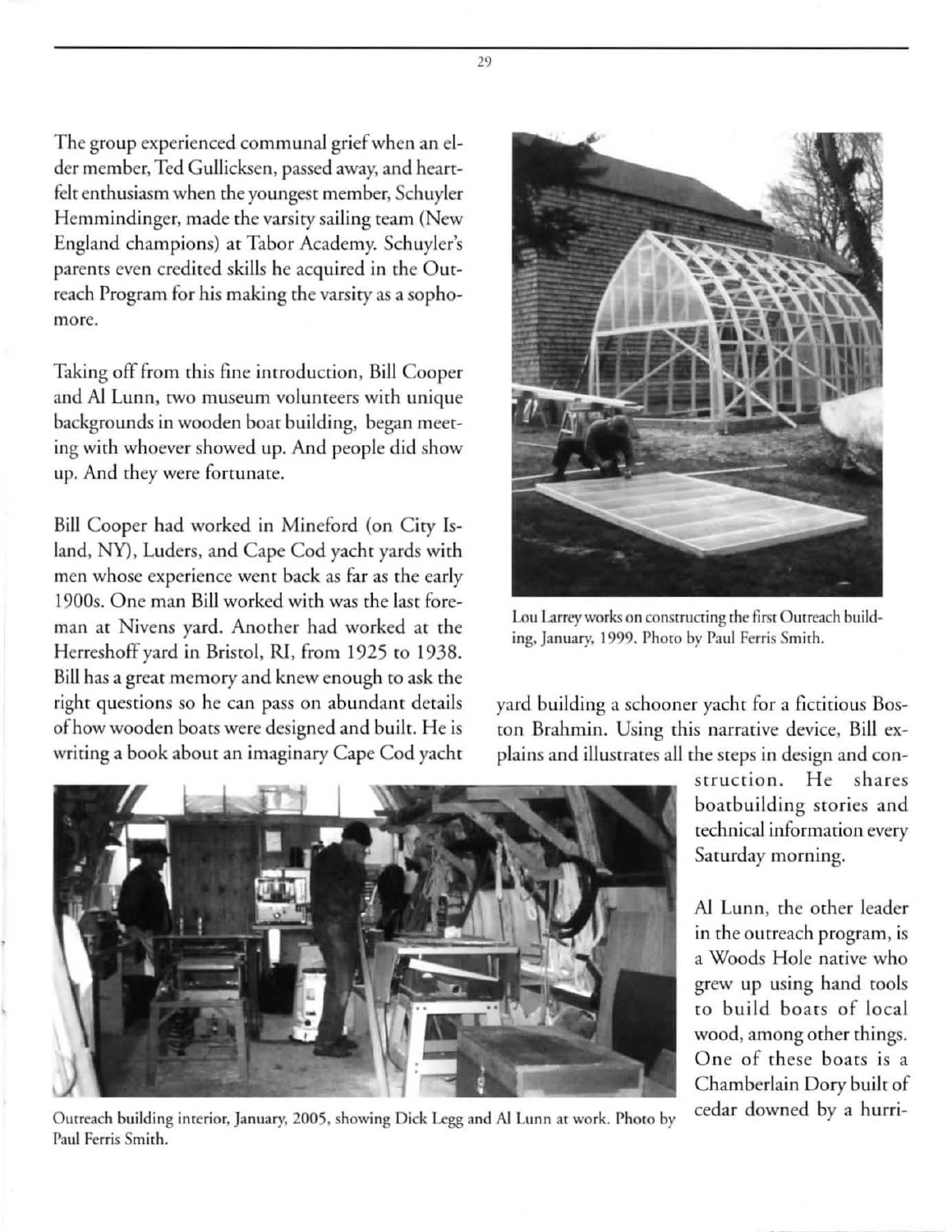

Al Lunn, Bob Sparth, Ted Tavares and Bill Ohnemus lift Beetle Cat as its restoration nears **completion.** 



Interior view of enlarged building with Catboat and canoe and participants, "Phil" Phillips, Al **Lunn. Dick Hayes and a newcomer. Phoros by Paul Ferris Smith.** 

**cane. It is named** *Swamp Fox,* **honoring rhe source**  of the wood. After many years of use by AI's family, it has been completely refurbished and is now on display in the Small Boat Museum. AI readily passes **on his experience to guide participants tackling ev**erything from complete wood canoe rebuilding to museum-quality ship**model construction.** 

All ages participate: a high **school student, a woman**  lawyer, a WWII veteran and barge operator, a Cape **Cod contractor, va rious retired men, erc. There is**  no established program, just a wooden boat that **needs eve rything from**  stem to stern and knowledgeable mentors. The Beede Cat now has a new **carved stem and a new transom, a number of new**  steam-bent ribs, hull and deck planking and a section of the port garboard. Shaping the garboard plank could have been a problem. Fortunately there is a 100-year-old **wooden jig in rhe museum**  collection to steam the needed twist in the forward end of the plank.